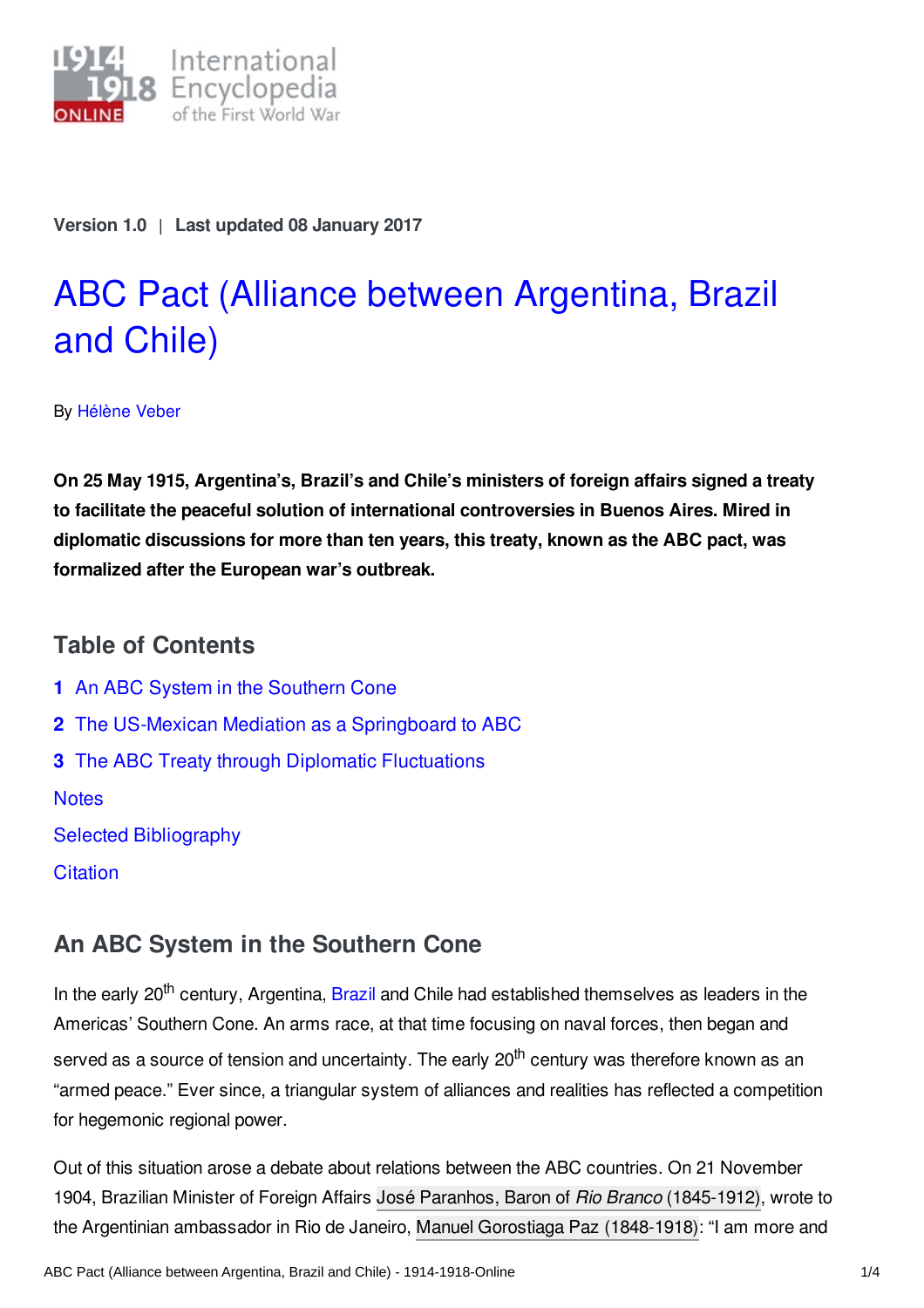<span id="page-1-2"></span>more convinced that a cordial intelligence between Argentina, Brazil and Chile could be of great benefit for each three Nations."<sup>[\[1\]](#page-2-2)</sup> This proposition appeared a few months after the United [Kingdom](http://encyclopedia.1914-1918-online.net/article/great_britain) and [France](http://encyclopedia.1914-1918-online.net/article/france) signed the Entente Cordiale.

In October 1907, Federico Puga Borne [\(1855-1935\)](http://encyclopedia.1914-1918-online.net/index/names/1053522886), the Chilean minister of foreign affairs, and Lorenzo Anadón [\(1885-1927\)](http://encyclopedia.1914-1918-online.net/index/names/1053525974), the Argentine ambassador in Santiago, wrote a rough version of a treaty. Rio Branco refused it given the tense relations between Argentina and Brazil at that time. Using the same structure from this first text, he proposed a new version in February 1909 without the controversial question of the naval forces equivalence. In the first round, the ABC project reflected an ambition to insure a regional regulation, which could be seen as a "shared hegemony."<sup>[\[2\]](#page-2-3)</sup>

## <span id="page-1-3"></span><span id="page-1-0"></span>**The US-Mexican Mediation as a Springboard to ABC**

At the same time, the United [States'](http://encyclopedia.1914-1918-online.net/article/united_states_of_america) growing influence over the continent had sparked some new tensions. Military interventions under the Monroe Doctrine became more common. In April 1914, on the eve of WWI, the US occupation of Veracruz during the Mexican [Revolution](http://encyclopedia.1914-1918-online.net/article/mexican_revolution) threatened continental peace. Argentinian and Chilean delegates, Rómulo S. Naón [\(1875-1941\)](http://encyclopedia.1914-1918-online.net/index/names/1053526431) and Eduardo Suárez Mujica [\(1859-1922\),](http://encyclopedia.1914-1918-online.net/index/names/105352742X) together with the Brazilian ambassador in Washington, Domício da Gama (1862-1925), quickly offered their mediation services to avoid a war. The three diplomats had seized the opportunity to increase their influence on the continent by showing excellent behavior on a diplomatic level. A conference was then set up at Niagara Falls from 18 May to 1 July 1914.

Against all odds, and despite somewhat unexpected results, the main goal was achieved: war was avoided. This mediation gave a new impulse to the ABC project by offering the South American states strong reasons to consider themselves credible internationals actors, or at least as counterweights to US continental hegemony.

## <span id="page-1-1"></span>**The ABC Treaty through Diplomatic Fluctuations**

The decreasing tensions in the Southern Cone opened a window of opportunity for a pact. In May 1915, the Chilean and Brazilian ministers of foreign affairs, Alejandro Lira Lira [\(1873-1951\)](http://encyclopedia.1914-1918-online.net/index/names/1053532156) and Lauro Müller [\(1863-1926\),](http://encyclopedia.1914-1918-online.net/article/muller_lauro) met with their Argentine counterpart José Luis Murature [\(1876-1929\)](http://encyclopedia.1914-1918-online.net/index/names/1053532881) in Buenos Aires and signed a treaty. The preamble emphasized the idea of "concord and peace that inspire their international policies" and a way "to cooperate as the brotherhood of American republics become even stronger."<sup>[\[3\]](#page-2-4)</sup> The preamble was a simpler version of previously written texts. It declared that any controversies between the three states would be settled by diplomatic means and recommended the creation of a permanent commission of the three members in Montevideo (Uruguay), charged with finding solutions to any litigation issues.

<span id="page-1-4"></span>Unlike previous initiatives, the treaty was primarily significant as a declaration of mutual friendship rather than as a regulation tool. The press congratulated the initiative in an international context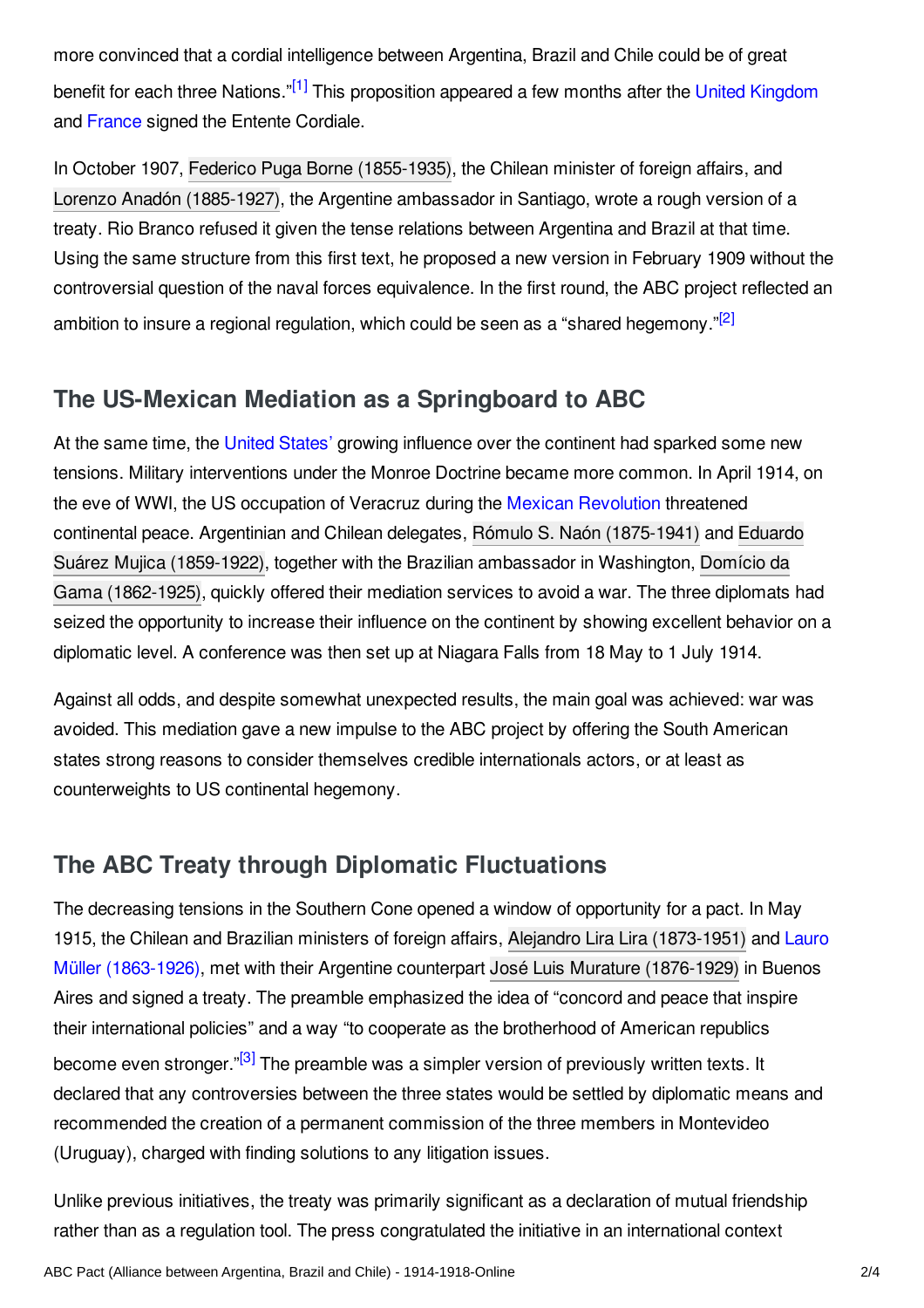instead of a regional context. The treaty was presented as a new path of peace opened in South America, in opposition to the path chosen by Europeans.

Despite general optimism, the treaty was never promulgated, as only the Brazilian parliament ratified the text. The years 1914-1915 were an exception in the three countries' relationships, as previous tensions soon reappeared. Furthermore, Brazil's choice to join the war on behalf of the Allies in 1917 created a gap between it and Argentina and Chile, who both maintained a neutral position. This situation was not conducive to advancing the ABC pact, which was definitively buried at the Pan-American [conference](http://encyclopedia.1914-1918-online.net/article/pan_americanism) in Santiago in 1923.

Hélène Veber, Université Sorbonne Nouvelle

Section Editor: [Frederik](http://encyclopedia.1914-1918-online.net/contributors/Frederik_Schulze) Schulze

#### <span id="page-2-0"></span>**Notes**

- <span id="page-2-2"></span>1. [↑](#page-1-2) Bueno, Clodoaldo: Política externa da Primeira República. Os anos de apogeu (de 1902 a 1918) [Foreign policy of the First Republic. Years of apogee (1902-1918)], São Paulo 2003, p. 291.
- <span id="page-2-3"></span>2. [↑](#page-1-3) Conduru, Guilherme Frazão: O subsistema americano, Rio Branco e o ABC [The American Subsystem, Rio Branco and the ABC], in: Revista Brasileira de Política Internacional [Brazilian Review of International Politics] 41 (1998), p. 76.
- <span id="page-2-4"></span>3. [↑](#page-1-4) Arquivo Histórico do Itamaraty [Foreign Affairs Ministry Historical Archive], Rio de Janeiro, (138-3-24). "Tratado para facilitar a solução pacífica de controvérsias internacionaes" ["Treaty to facilitate a pacific solution for international controversies".]

#### <span id="page-2-1"></span>**Selected Bibliography**

Bueno, Clodoaldo: **Política externa da primeira república. Os anos de apogeu (de 1902 a 1918) (Foreign policy of the First Republic. Years of apogee [\(1902-1918\)\)](http://encyclopedia.1914-1918-online.net/bibliography/XBMUC3AX)**, São Paulo 2003: Paz e Terra.

Cisneros, Andrés / Corbacho, Alejandro / Corigliano, Francisco et al.: **Historia general de las relaciones exteriores de la República Argentina. Las relaciones exteriores de la Argentina [consolidada.](http://encyclopedia.1914-1918-online.net/bibliography/BDD4BCZ2) La Argentina frente a la América del Sur 1881-1930, volume 7**, Buenos Aires 1999: Nuevohacer.

Conduru, Guilherme Frazão: **O subsistema americano, Rio Branco e o ABC (The American Subsystem, Rio Branco and the ABC)**, in: Revista Brasileira de Política [Internacional](http://encyclopedia.1914-1918-online.net/bibliography/E3759HND) 41/2, 1998, pp. 59-82.

Ferrari, Gustavo: **Esquema de la política exterior argentina**, Buenos Aires 1981: Editorial [Universitaria](http://encyclopedia.1914-1918-online.net/bibliography/KPWW7ZA7) de Buenos Aires.

Livermore, Seward W.: **Battleship [diplomacy](http://encyclopedia.1914-1918-online.net/bibliography/KIH2JXXD) in South America, 1905-1925**, in: The Journal of Modern History 16/1, 1944, pp. 31-48. ABC Pact (Alliance between Argentina, Brazil and Chile) - 1914-1918-Online 3/4